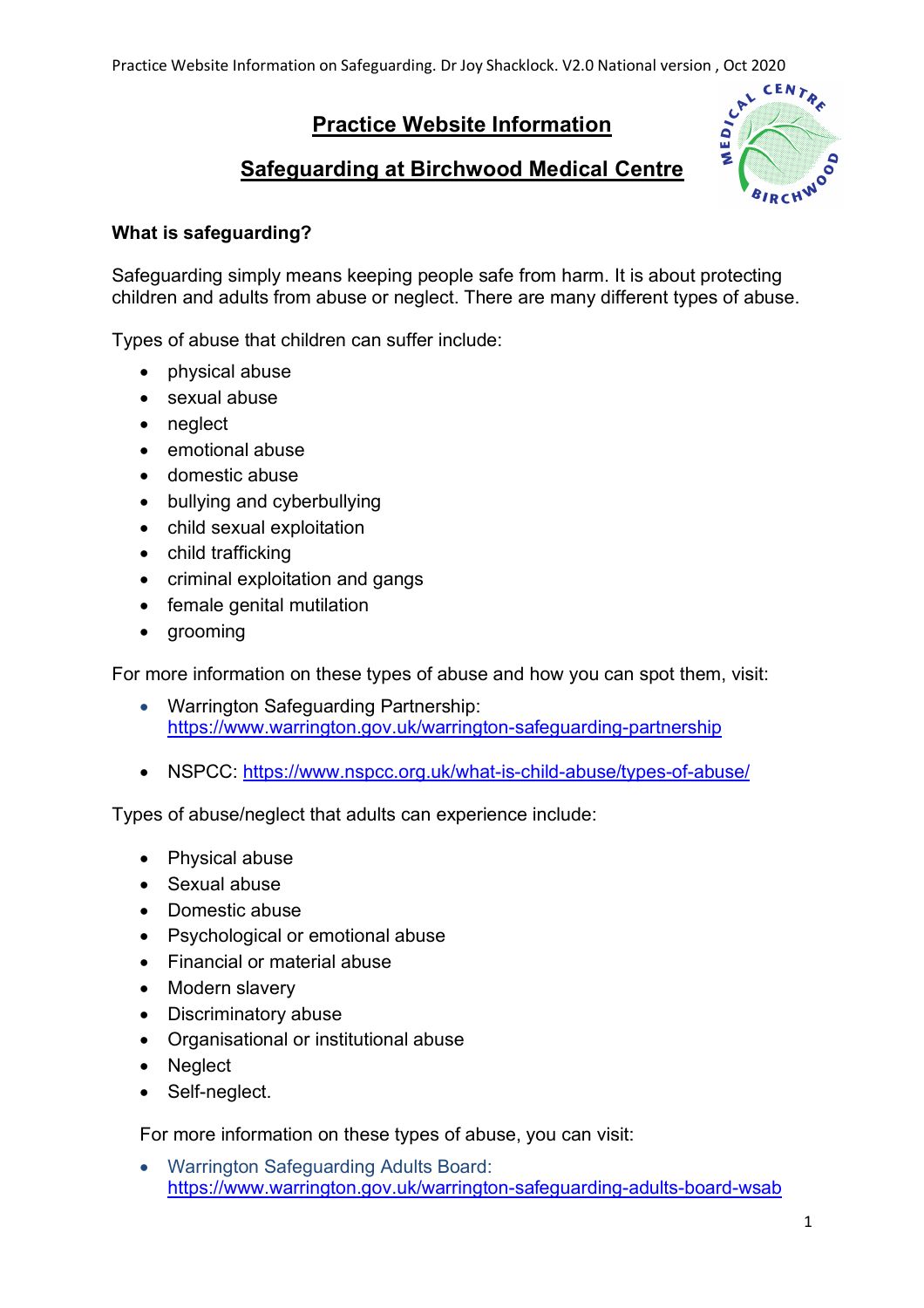Practice Website Information on Safeguarding. Dr Joy Shacklock. V2.0 National version , Oct 2020

• Social Care Institute of Excellence: https://www.scie.org.uk/safeguarding/adults/introduction/types-and-indicatorsof-abuse

### **Who is responsible for safeguarding?**

Safeguarding is everyone's responsibility. Here at Birchwood Medical Centre all staff members play a role in safeguarding. Safeguarding is not just something we choose to do, it is also something we are required by law to do.

At Birchwood Medical Centre the Child Safeguarding Lead is Dr A. Patiniott and the Adult Safeguarding Lead is Dr U. Mohammed.

#### **How does** Birchwood Medical Centre **safeguard children and adults who are, or who might be, experiencing abuse or neglect?**

Keeping children and adults safe from abuse and neglect cannot be done by one person or one agency. At the heart of any safeguarding process is the child or adult who may be suffering abuse. We work in partnership with our patients who are, or who are at risk of, experiencing abuse as well as their families and advocates as appropriate.

We work closely with our health colleagues such as health visitors, the school nursing team, midwives, paediatricians, mental health teams and other hospital colleagues. We also work with our partner agencies locally such as child and adult social care, education and the police to ensure any child or adult suffering abuse can be supported and protected and any concerns about abuse can be properly investigated.

To find out more about how agencies work together in Cheshire to keep children and adults safe visit:

- Warrington Safeguarding Partnership: https://www.warrington.gov.uk/warrington-safeguarding-partnership
- Warrington Safeguarding Adults Board: https://www.warrington.gov.uk/warrington-safeguarding-adults-board-wsab

## **Safeguarding Training**

All staff at Birchwood Medical Centre have the appropriate levels of safeguarding training for their job role. Safeguarding training standards are set nationally for all healthcare professionals and we follow this national guidance. Safeguarding training is essential to ensure all staff are able to spot signs of abuse or neglect and take action. We work hard to make safeguarding a key priority for our practice and our patients.

#### **What will happen if a GP or any member of staff at the practice is worried that a child or adult is being abused or neglected?**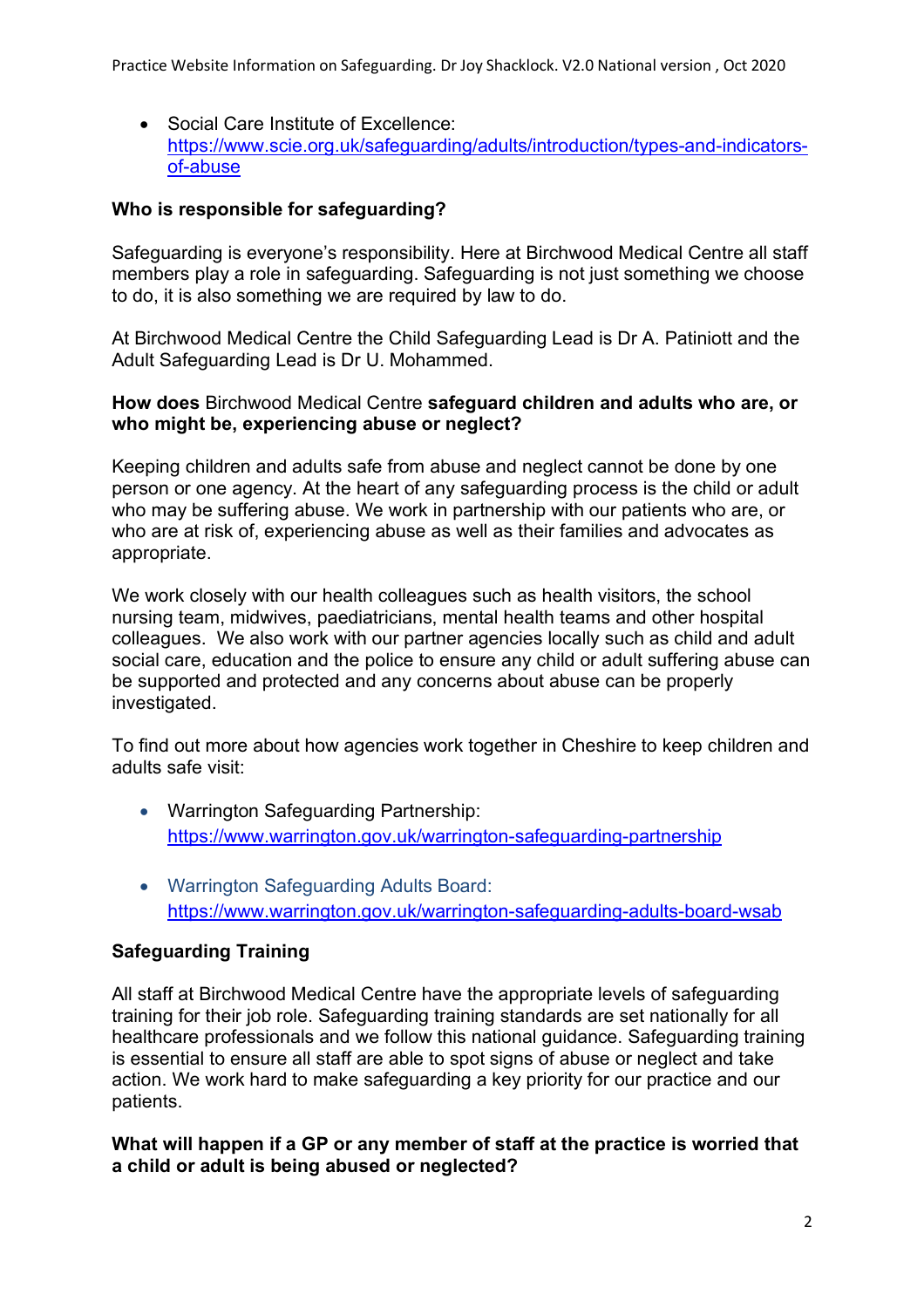All staff in the practice have a duty and responsibility to speak up and say something if they are worried a child or adult might be being abused or neglected. If any staff member has concerns they will discuss this with the practice Safeguarding Lead or with one of the other GPs who will decide what needs to happen next.

If a doctor is concerned that a child or young person is at risk of abuse or neglect, they must take steps to make sure the child or young person is protected. It can be very upsetting and stressful for families when this happens and parents often have questions about what their doctor may or may not do.

This leaflet from the General Medical Council (GMC) helps to answer those questions:

https://www.gmc-uk.org/-/media/documents/what-to-expect-if-your-doctor-is-worriedabout-your-child-s-safety-78085189.pdf?la=en

If a doctor is concerned that an adult is at risk of abuse or neglect, they will:

- Ask the person if they require any immediate support to keep themselves safe.
- Explain how safeguarding works.
- Ask the person what they would like to happen (Making Safeguarding Personal).
- Support the person in a way to give them choice and control to improve their quality of life, wellbeing, and safety.

To do this the doctor will:

- Listen to the person.
- Understand their views and wishes.
- Take them seriously.
- Treat them with respect.
- Support them to feel as safe as they want.
- Support them to make their own decisions.
- Keep them informed and involved.
- Tell the person what will happen next.

#### **Capacity**

When making decisions about what action is necessary to safeguard an adult. healthcare professionals have to consider whether the person has capacity to understand their situation and make decisions about what should happen to them.

What is capacity?

- Capacity means the ability to use and understand information to make a decision, and communicate any decision made.
- A person lacks capacity if their mind is impaired or disturbed in some way, which means they are unable to make a decision at that time.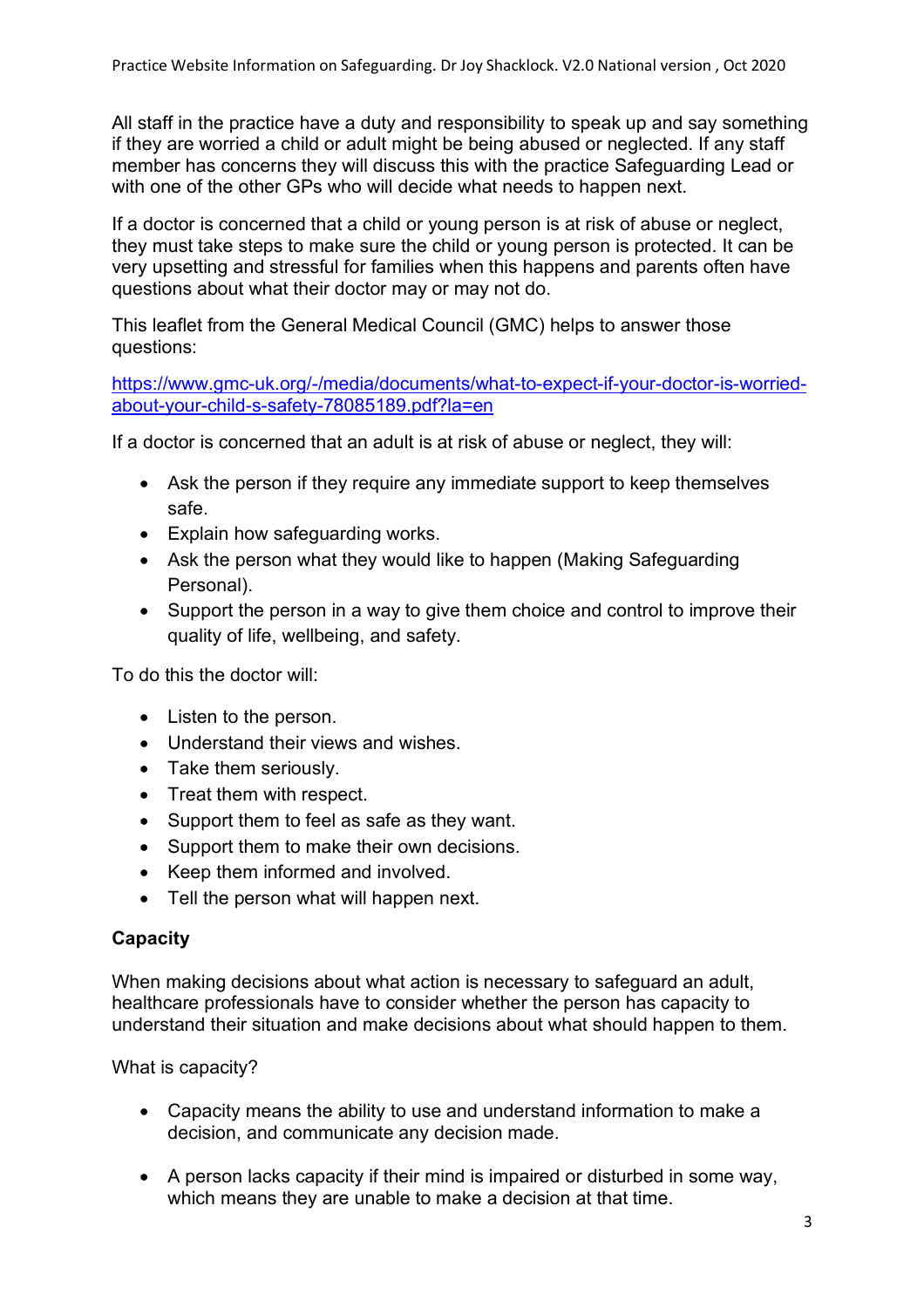For more information on capacity visit:

https://www.nhs.uk/conditions/consent-to-treatment/capacity/

All professionals have to follow The Mental Capacity Act which empowers and protects people who are not able to make their own decisions. This covers decisions about property and financial affairs, health, welfare and where they live.

For more information on The Mental Capacity Act visit:

https://safeguardingadults.co.uk/keeping-safe/mental-capacity-act/

#### **Information Sharing**

Sharing information with other relevant professionals is an important part of safeguarding. Sadly, reviews of cases where a child or adult has been killed or seriously harmed due to abuse or neglect, have often found that professionals have not shared the right information with the right person at the right time to keep the child or adult safe.

All staff at the practice must comply with the law and national guidance when making decisions about information sharing. The General Medical Council (GMC) provide guidance for doctors making decisions about information sharing. The practice also follows the Caldicott Principles:

- 1. Justify the purpose(s) for using confidential information.
- 2. Do not use personal confidential data unless it is absolutely necessary.
- 3. Use the minimum necessary personal confidential data.
- 4. Access to personal confidential data should be on a strict need-to-know basis.
- 5. Everyone with access to personal confidential data should be aware of their responsibilities.
- 6. Comply with the law.
- 7. The duty to share information can be as important as the duty to protect patient confidentiality.

As a general rule we will ask for the person's (or relevant parent/guardian, advocate, Power of Attorney) permission before sharing information for safeguarding purposes.

However, there are circumstances where we will need to share information even without the person's permission (consent). Examples of these circumstances include:

- Other people are, or may be, at risk, including children
- Sharing the information could prevent a serious crime
- A serious crime has been committed
- Someone in a position of trust is implicated in causing abuse/neglect
- The risk of serious harm or death is very high in a domestic abuse situation
- A court order has requested the information